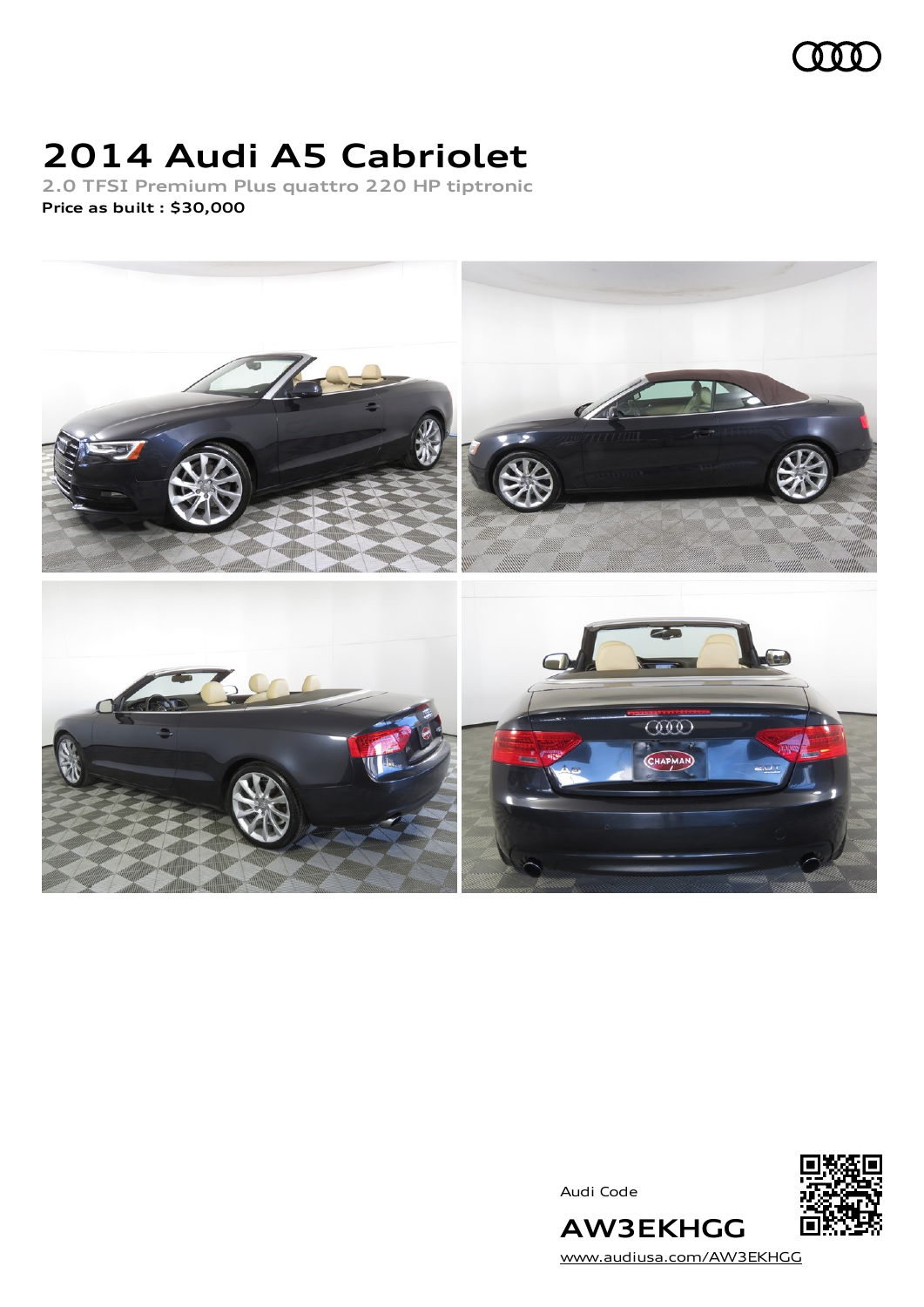## **Summary**

**Audi 2014 Audi A5 Cabriolet** 2.0 TFSI Premium Plus quattro 220 HP tiptronic

**Price as buil[t](#page-9-0)** \$30,000

## **Exterior colour**

Moonlight Blue metallic with Brown roof

### **Interior colour**

### **Technical Specifications**

Engine type Four-cylinder Displacement/Bore and 1,984/82.5 x 92.8 cc/mm stroke Top track speed 130 mph mph Acceleration (0 - 60 mph) 6.6 sec. seconds Recommended fuel Premium



### **Further Information**

| Warranty        | No           |
|-----------------|--------------|
| Mileage         | 47,091 miles |
| Type of vehicle | Used car     |
|                 |              |

**Audi Code** AW3EKHGG

**Your configuration on www.audiusa.com** [www.audiusa.com/AW3EKHGG](https://www.audiusa.com/AW3EKHGG)

**Commission number** d4f7b71d0a0e09af5500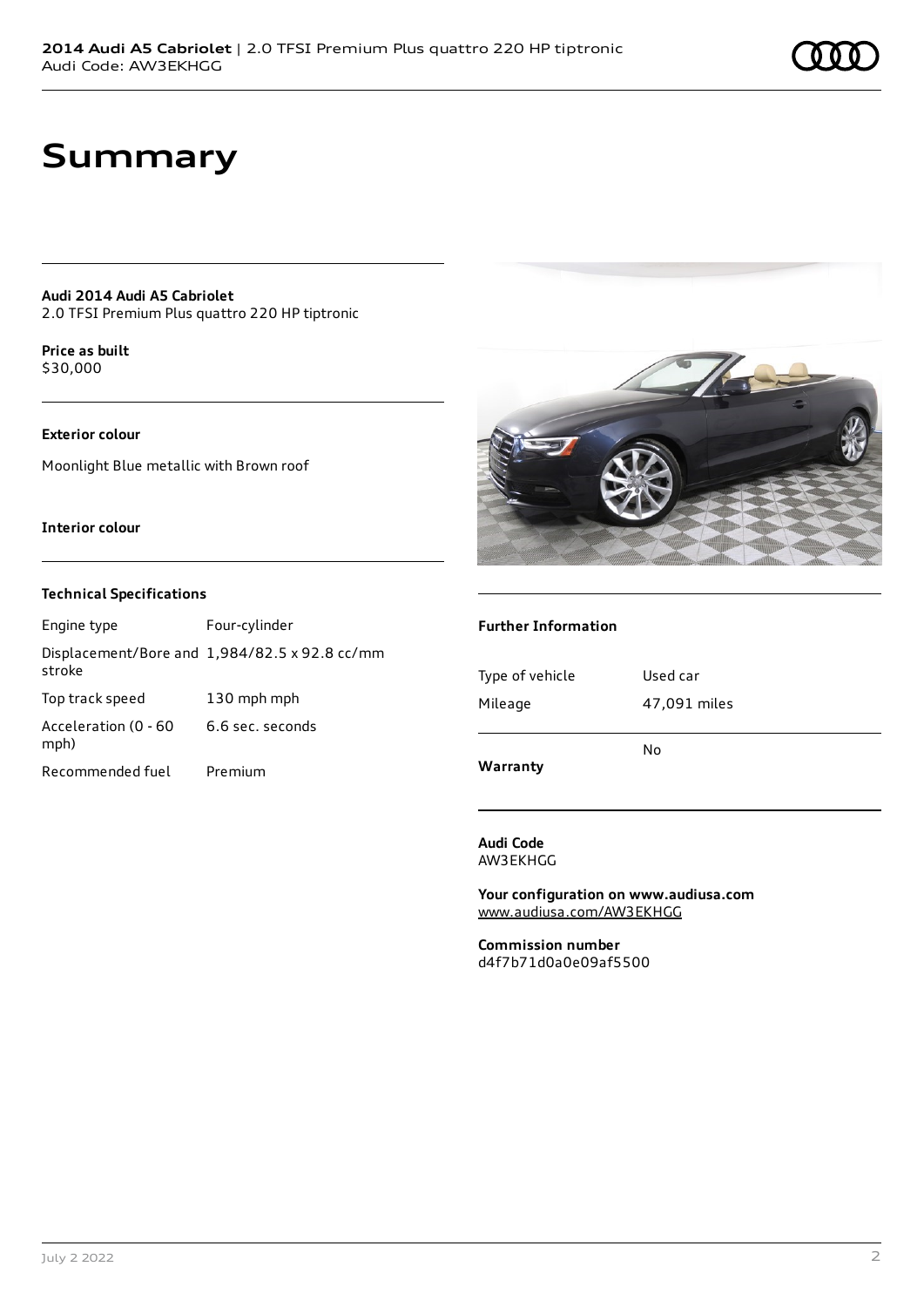**Equipment**

Moonlight Blue metallic with Brown roof

Audi advanced key (keyless access)

Power-adjustable, auto-dimming, heated exterior side mirrors with memory

Xenon plus headlights with LED daytime running light technology

Automatic headlight leveling

255/35 summer tires

LED taillight technology and rear fog lights

19" 10-spoke design wheels

Auto-dimming interior mirror with compass

Heated front seats





**(1/2)**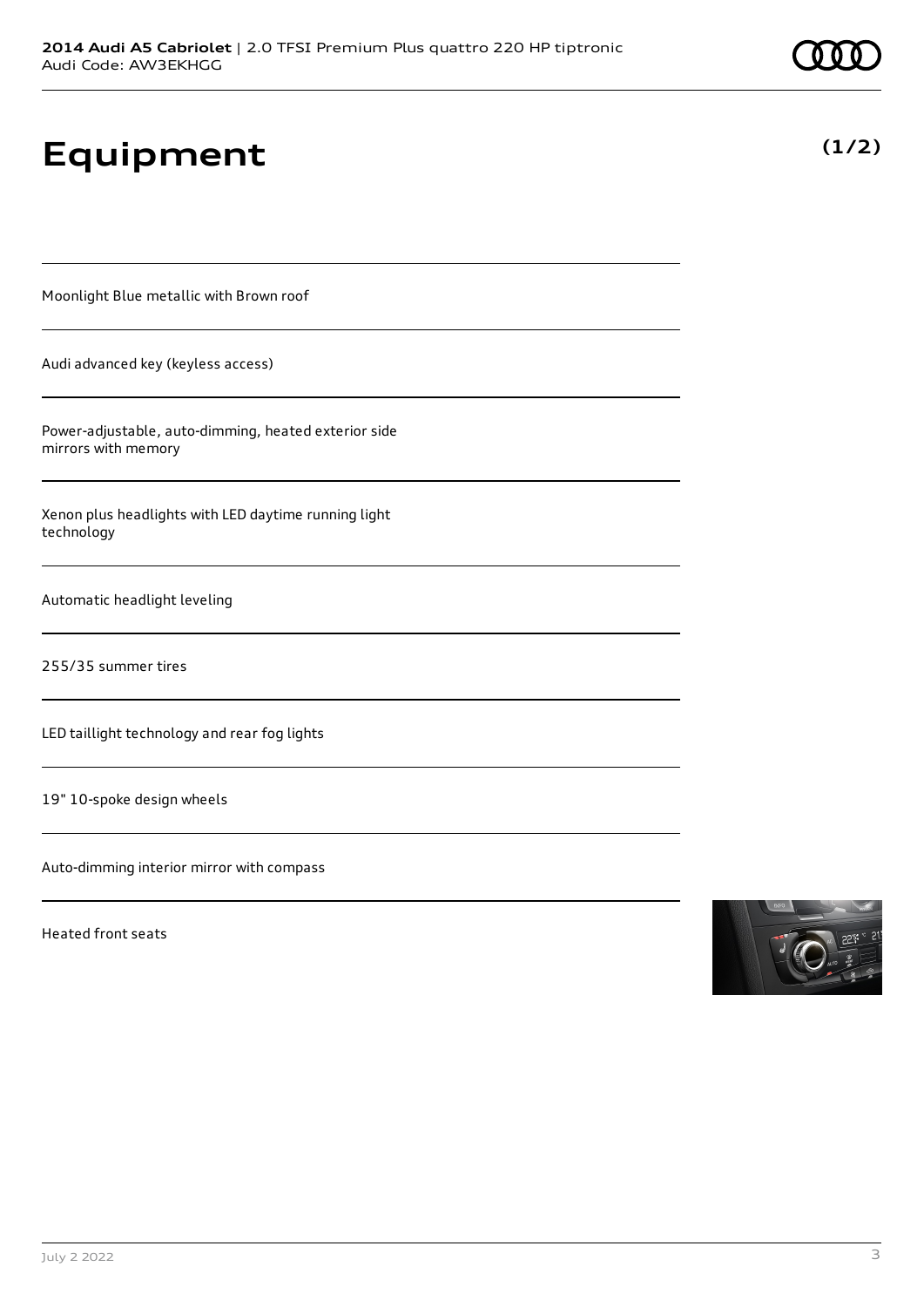## **Equipment**

DVD Player

Bang & Olufsen® Sound System with 12 speakers and 505 watts

Color driver information system

HD Radio™ Technology

Audi side assist

BLUETOOTH® wireless technology preparation for mobile phone







**(2/2)**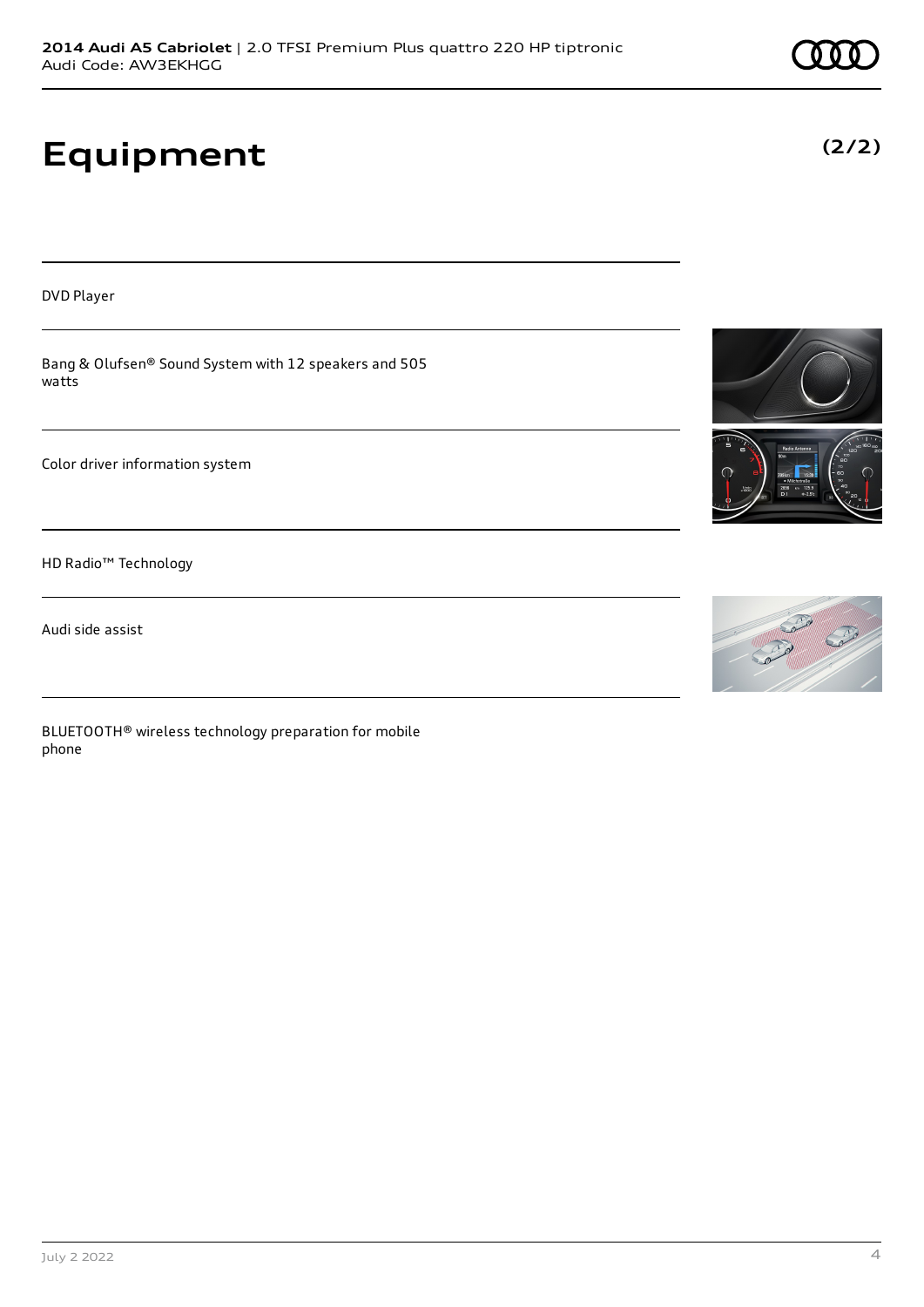## **Standard features**

## **Safety and Security**

| 4UB             | Driver and front passenger dual-stage<br>airbags, knee airbags, and head/thorax side<br>airbags       |
|-----------------|-------------------------------------------------------------------------------------------------------|
| 1 AT            | Anti-lock Brake System (ABS) with Electronic<br>Brake-pressure Distribution (EBD) and brake<br>assist |
| UH1             | Electromechanical parking brake                                                                       |
| 8T1             | Cruise control with coast, resume and<br>accelerate features                                          |
| VC <sub>2</sub> | Garage door opener (HomeLink®)                                                                        |
| 6Y8             | Cruise control speed limit system                                                                     |
| QZ7             | Tilt and telescopic manually adjustable<br>steering column                                            |
| 7K6             | Tire-pressure monitoring system                                                                       |
| 4X1             | Front side airbags                                                                                    |
| 8N6             | Rain sensor for automatic windshield wipers                                                           |
| 3B4             | LATCH (Lower Anchors & Tethers for<br>CHildren) provisions in rear seats                              |

### **Interior**

| 7M1   | Aluminum doorsill inlays                                                      |
|-------|-------------------------------------------------------------------------------|
| 9AQ   | Three-zone automatic climate control                                          |
| QQ1   | Illumination for interior door handles, air<br>vent controls, front footwells |
| 1 XW  | Three-spoke multifunction sport steering<br>wheel                             |
| 6E3   | Folding front center armrest with adjustable<br>height                        |
| 7F9   | Plastic/leather gearshift knob/handle                                         |
| 3 K A | Split folding rear seatbacks                                                  |
| 7HA   | Without leather                                                               |
| N1F   | leather seating surfaces                                                      |

## **Infotainment and Driver Assistance**

| UF7 | Audi music interface with iPod® integration |  |
|-----|---------------------------------------------|--|
|-----|---------------------------------------------|--|

### **Exterior**

| 0PO   | Dual exhaust outlets                                                                                                                           |
|-------|------------------------------------------------------------------------------------------------------------------------------------------------|
| 1S1   | Tool kit in storage compartment in trunk                                                                                                       |
| 1 B A | Five-link front suspension with upper and<br>lower control arms, stabilizer bar and<br>individual, gas-charged coil springs/shock<br>absorbers |
| 47R   | High-gloss package                                                                                                                             |

## **Interior**

| OE1 | Storage nets in backs of front seats                  |
|-----|-------------------------------------------------------|
| 3FT | Acoustic folding roof-folds at speeds up to<br>31 mph |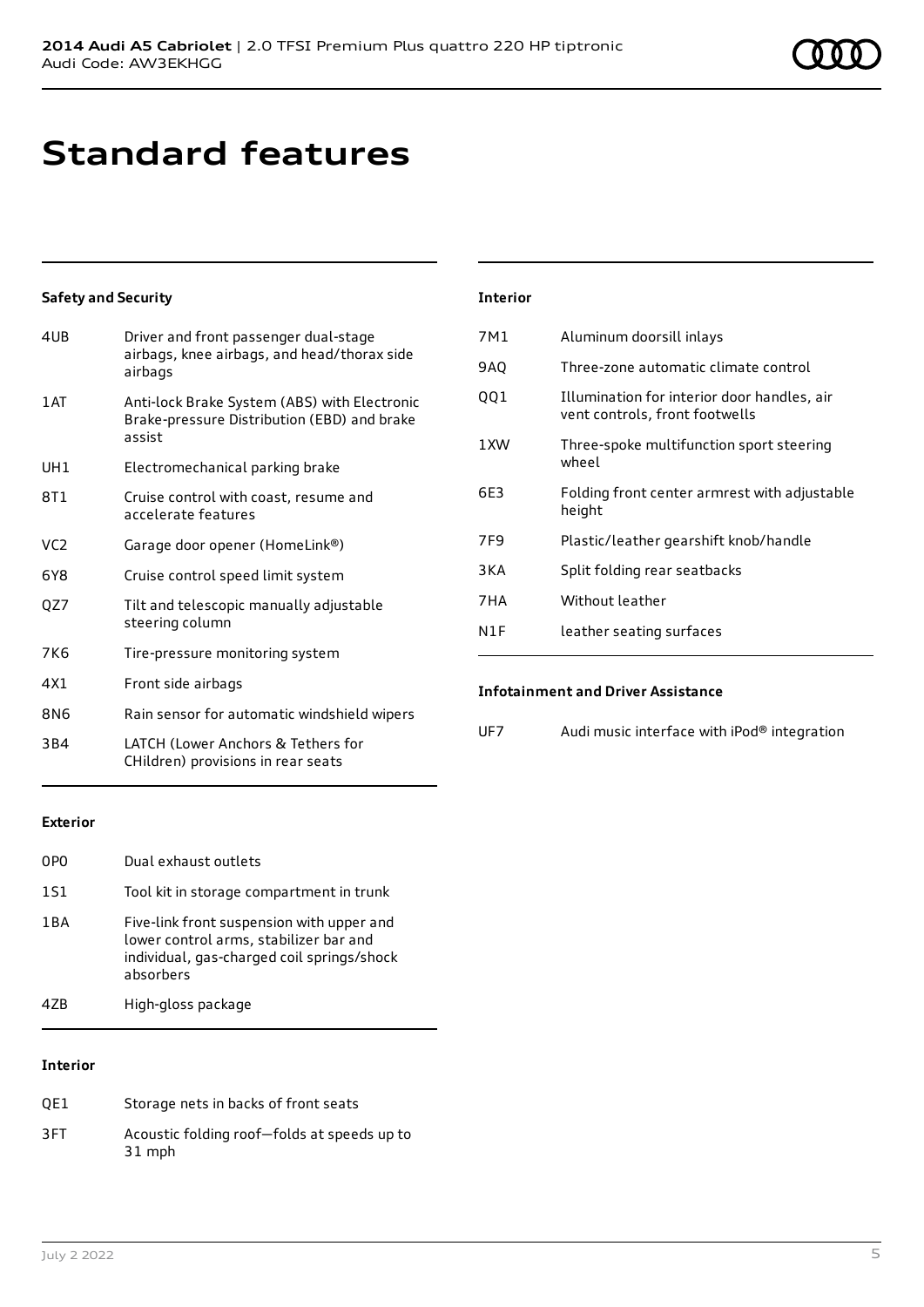## **Dealer remarks**

Come test drive this 2014 Audi A5!

It delivers style and power in a single package! Turbocharger technology provides forced air induction, enhancing performance while preserving fuel economy. With fewer than 50,000 miles on the odometer, this vehicle offers power, spaciousness and durability in a refined and innovative package! All of the premium features expected of an Audi are offered, including: front and rear air conditioning, a power convertible roof, and remote keyless entry. Audi made sure to keep road-handling and sportiness at the top of it's priority list. Under the hood you'll find a 4 cylinder engine with more than 200 horsepower, and for added security, dynamic Stability Control supplements the drivetrain.

Our team is professional, and we offer a no-pressure environment. They'll work with you to find the right vehicle at a price you can afford. We are here to help you.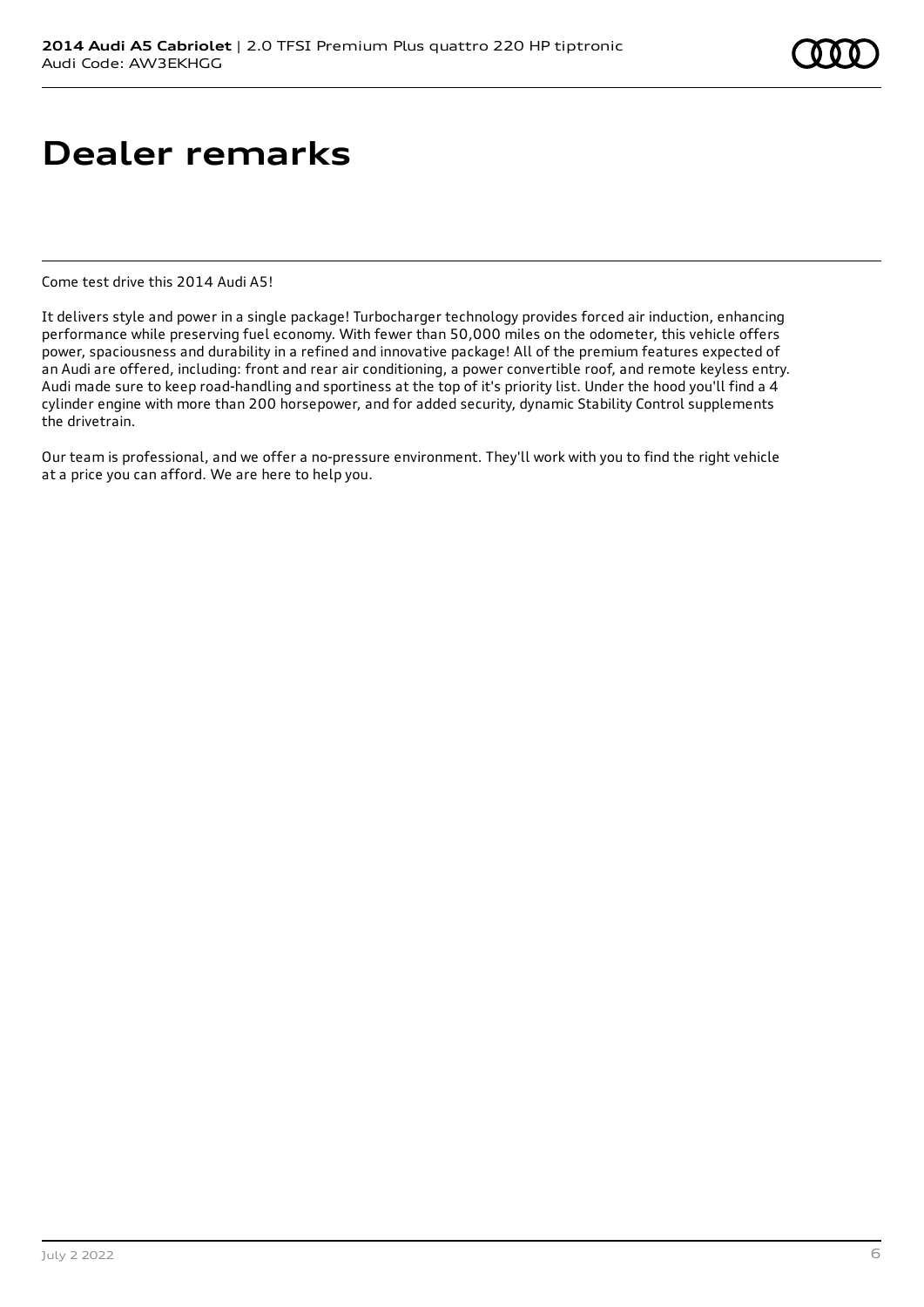## **Technical Specifications**

## **(1/2)**

## **Engineering | Performance**

| Engine type                                 | Four-cylinder                                 |
|---------------------------------------------|-----------------------------------------------|
| Acceleration (0 - 60<br>mph)                | 6.6 sec. seconds                              |
| Engine block                                | Cast iron                                     |
| Induction/fuel injection Turbocharged/TFSI® |                                               |
| Cylinder head                               | Aluminum alloy                                |
| Max. output ps/hp                           | 220 @ 4,450-6,000 @ rpm                       |
| stroke                                      | Displacement/Bore and 1,984/82.5 x 92.8 cc/mm |
| Top track speed                             | 130 mph mph                                   |
| Valvetrain                                  | 16-valve DOHC with valvelift<br>system        |

## **Electrical system**

| Alternator | 14 Volts - 150 amp |
|------------|--------------------|
| Battery    | 12 Volts - 80 amp  |

### **Driveline**

| Gear ratios: 8th         | 0.667 |
|--------------------------|-------|
| Gear ratios: 6th         | 1.000 |
| Gear ratios: Final Drive | 2.848 |
| Gear ratios: 7th         | 0.839 |
| Gear ratios: 4th         | 1.667 |
| Gear ratios: 5th         | 1.285 |
| Gear ratios: 2nd         | 3.143 |
| Gear ratios: 3rd         | 2.106 |
| Gear ratios: Reverse     | 3.317 |
| Gear ratios: 1st         | 4.714 |
|                          |       |

## **Steering**

| Steering type                             | Electromechanical power steering<br>system |
|-------------------------------------------|--------------------------------------------|
| Turning diameter, curb-37.4 ft<br>to-curb |                                            |
| Steering ratio                            | 15.9:1                                     |

### **Suspension**

| Front axle | Five-link front suspension       |
|------------|----------------------------------|
| Rear axle  | Trapezoidal-link rear suspension |

### **Brake system**

| Front brakes | 12.6 (ventilated disc) in |
|--------------|---------------------------|
| Rear brakes  | 11.8 (solid disc) in      |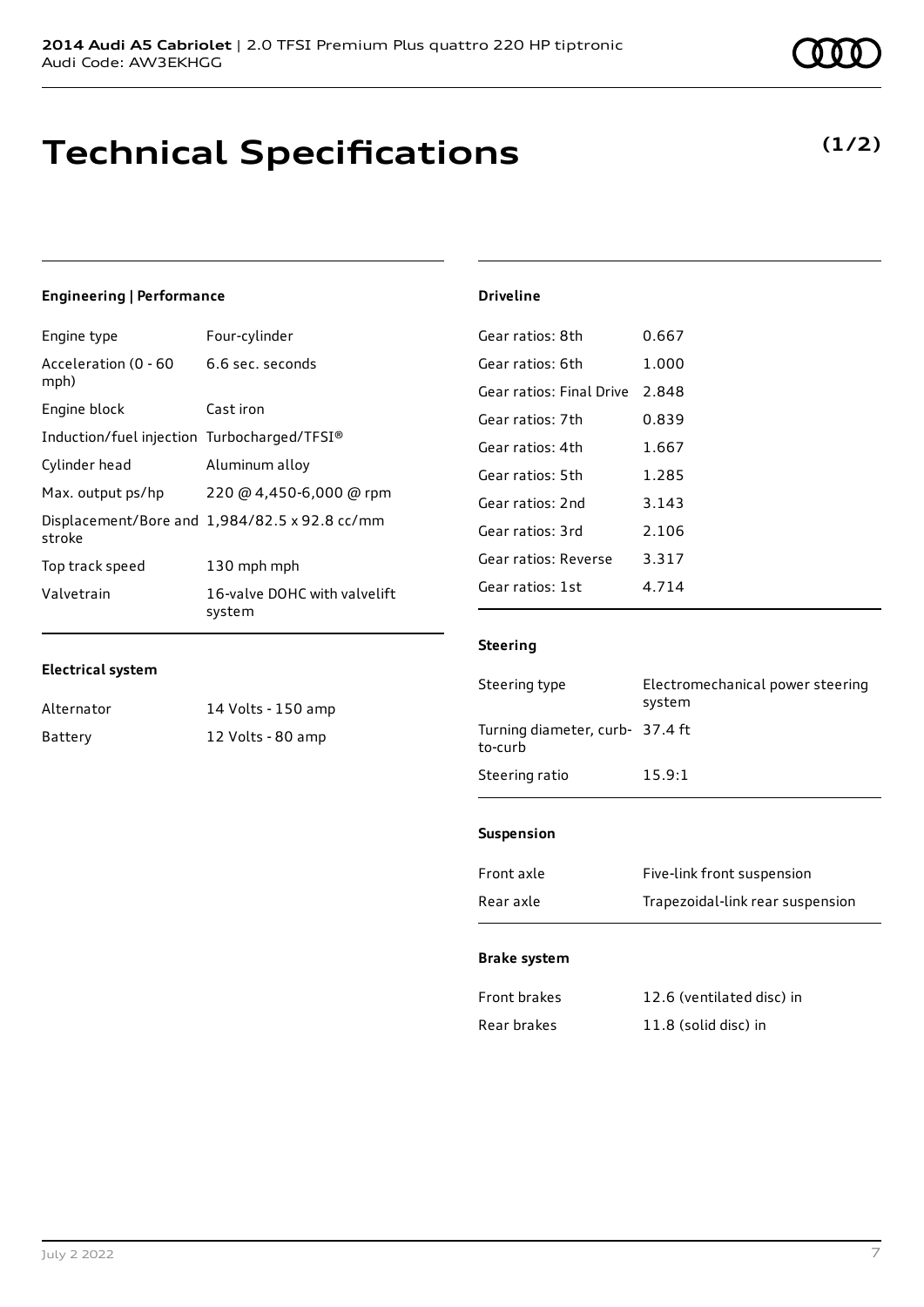## **Technical Specifications**

## **Body**

| Material | Fully galvanized steel unibody with<br>aluminum front fenders and<br>multistep anti-corrosion protection |
|----------|----------------------------------------------------------------------------------------------------------|
|          |                                                                                                          |

## **Warranty | Maintenance**

| Warranty    | 4-Year/50,000 mile Audi New<br>Vehicle Limited Warranty                                  |
|-------------|------------------------------------------------------------------------------------------|
| Maintenance | 12-Month/5,000 mile (whichever<br>occurs first) NO CHARGE first<br>scheduled maintenance |

## **Interior measurements**

| Seating capacity                          | 4                 |
|-------------------------------------------|-------------------|
| Shoulder room, rear                       | 46.8 in           |
| Leg room, rear                            | 31.9 in           |
| Shoulder room, front                      | 54.3 in           |
| Head room, rear                           | $36.3$ in         |
| Leg room, front                           | 41.3 in           |
| Head room, front                          | 40.0 in           |
| Cargo volume, rear<br>seatbacks up/folded | 10.2 cu ft, cu ft |
|                                           |                   |

### **Exterior Measurements**

| Height                           | 54.4 in  |
|----------------------------------|----------|
| Overall width without<br>mirrors | 73.0 in  |
| Length                           | 182.1 in |
| Wheelbase                        | 108.3 in |
| Drag coefficient                 | .34 Cw   |
| Overall width with<br>mirrors    | 79.5 in  |
| Track rear                       | 62.1 in  |
| Track front                      | 62.6 in  |
| Curb weight                      | 4.045 lb |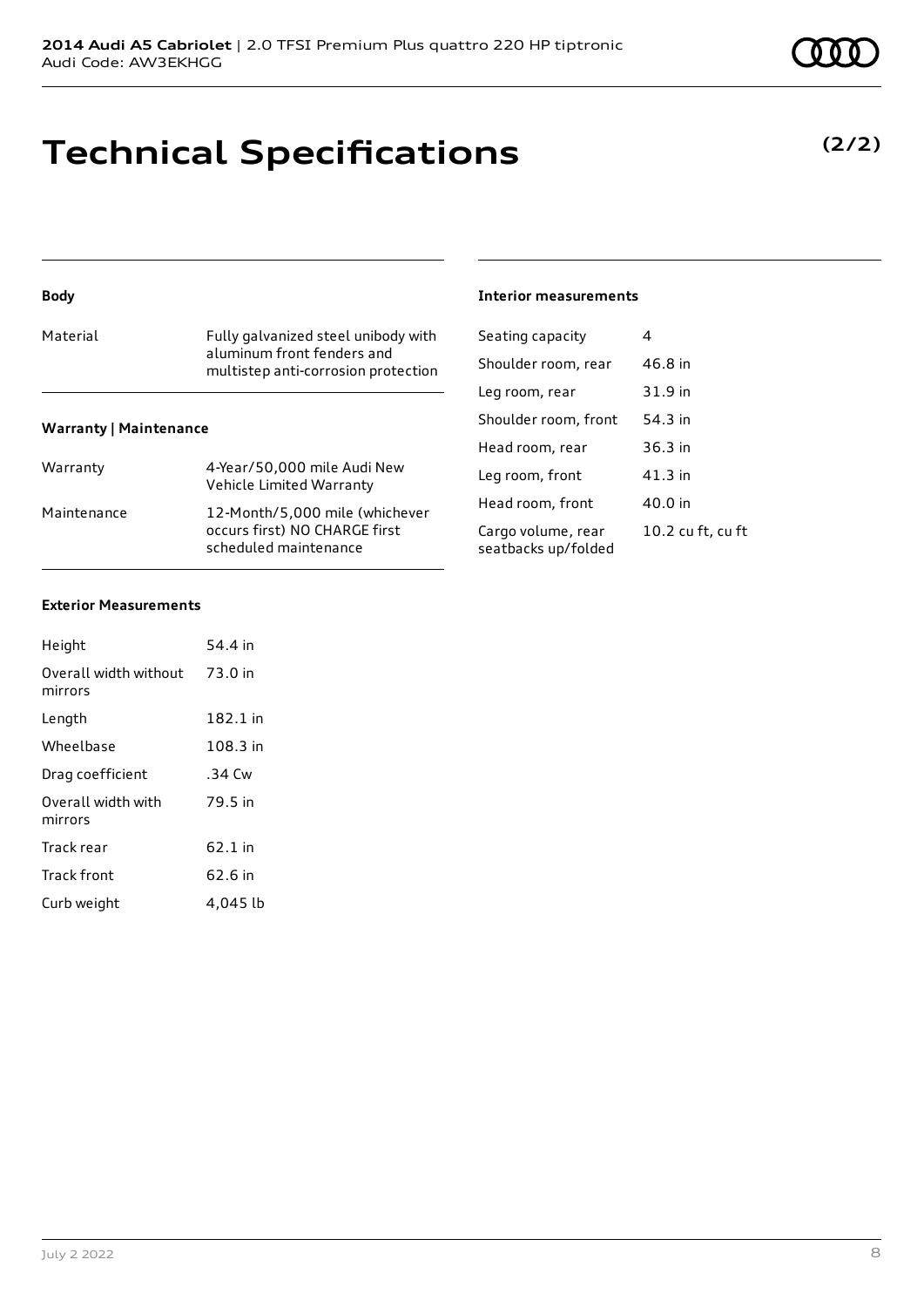

## **Contact**

Dealer **Audi Tucson**

4646 E 22nd St 85711 Tucson AZ

Phone: +15207481000 FAX: 5207458387

www: [https://www.auditucson.com](https://www.auditucson.com/)